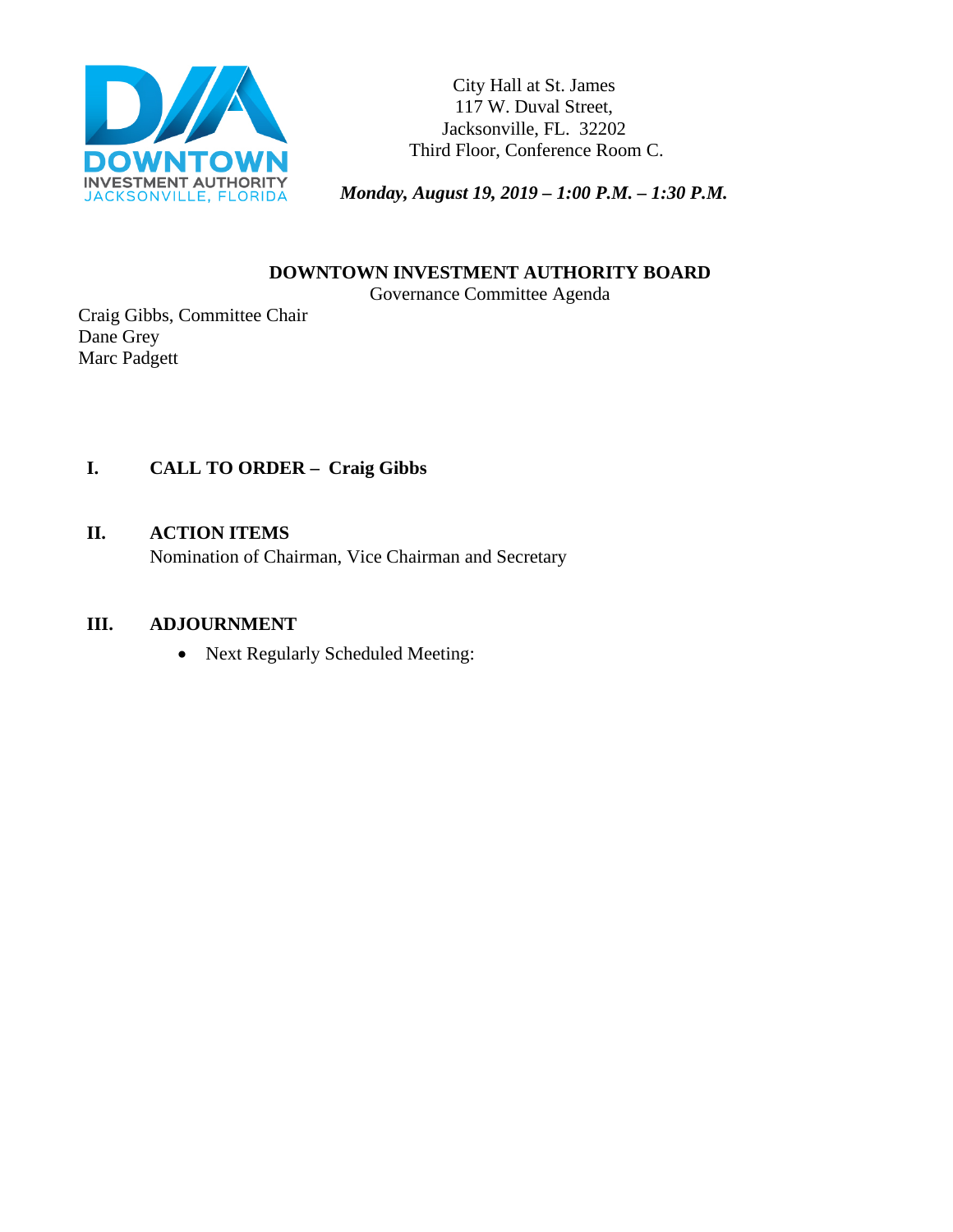

**Downtown Investment Authority Governance Committee Meeting** 

*Monday, August 19, 2019 – 1:00 p.m.* 

**City Hall at St. James 117 West Duval St., 2nd Floor Conference Room C**

## *DIA Governance Committee DRAFT MEETING MINUTES*

**Board Members Present:** Craig Gibbs, Committee Chair, Dane Grey, Marc Padgett and Braxton Gillam.

**Committee Board Members Absent:** Jim Bailey, Chair

**Office of General Counsel:** John Sawyer

**Council Member:** None

**Attendees:** Lori Boyer, DIA Chief Executive Officer; Guy Parola, Operations Manager, Jackie Mott, Accountant and Karen Underwood-Eiland, DIA Executive Assistant

#### **I. CALL TO ORDER**

Committee Chairman Gibbs called the Governance Committee meeting to order at approximately 1:00 p.m.

#### **II. PUBLIC COMMENTS NONE**

#### **III. ACTION ITEMS**

Committee Chairman Gibbs reported that this meeting to is to nominate a Chairman, Vice Chairman and Secretary for the DIA. The committee will make recommendations to the full board at the next meeting

#### **A MOTION WAS MADE BY BOARD MEMBER PADGETT AND SECONDED BY BOARD MEMBER GREY APPOINTING CRAIG GIBBS AS CHAIRMAN.**

#### **THE MOTION PASSED UNANIMOUSLY 3-0-0.**

Committee Chairman Gibbs opened nominations for Vice Chair.

The committee discussed if Oliver Barakat was eligible for reappointment. CEO Boyer pointed out that it was the Council President's intention to reappoint him to the board.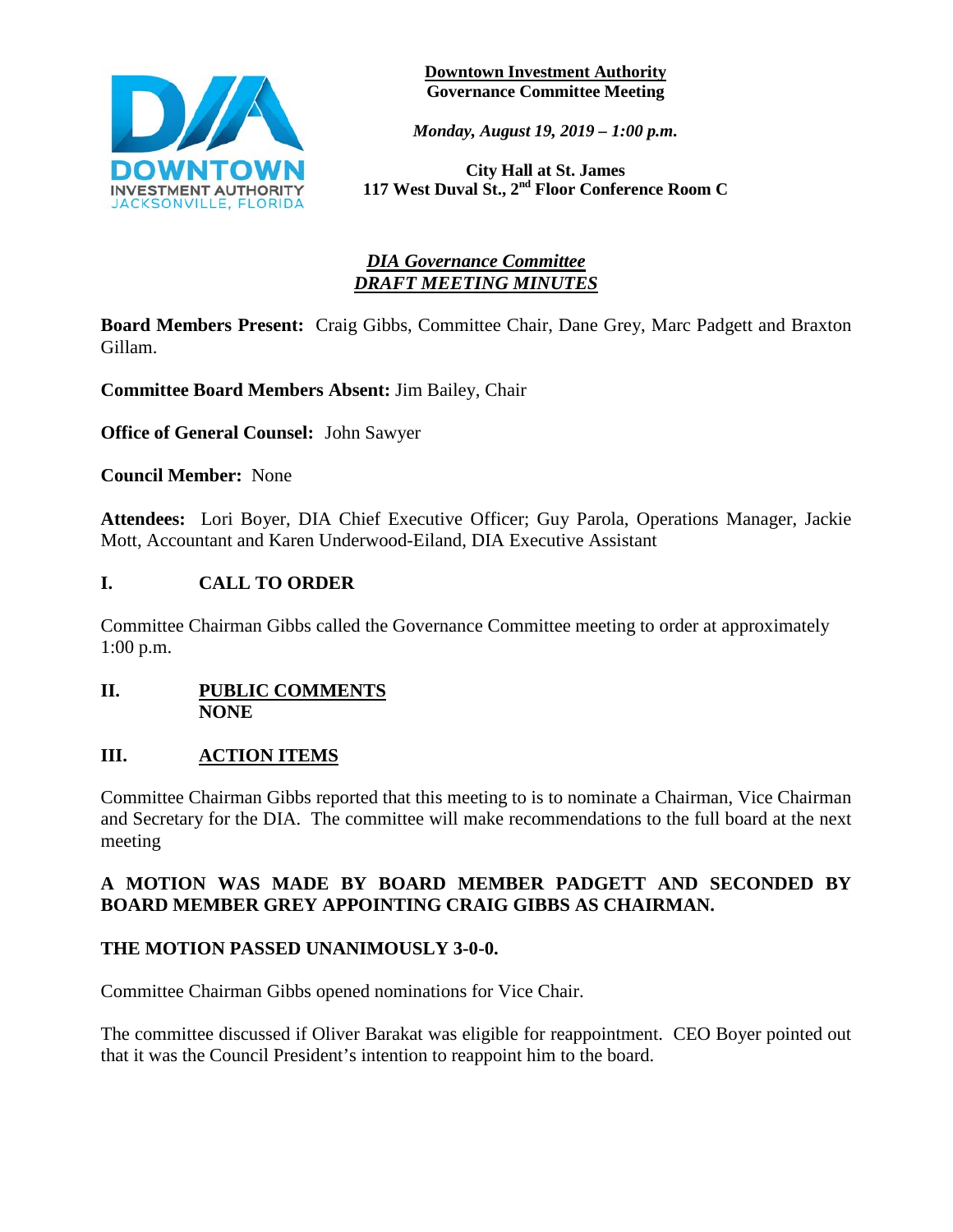# **A MOTION WAS MADE BY BOARD MEMBER GREY AND SECONDED BY BOARD MEMBER PADGET APPOINTING RON MOODY AS VICE CHAIR.**

## **THE MOTION PASSED UNANIMOUSLY 3-0-0.**

CEO provided the latest DIA Board Roster and stated that Ron Moody's term expires at the same time that the Chair's term expires. He would have to be reappointed if he was going to ascend to Chair.

Committee Chairman Gibbs stated that he will make sure that the committee members will be nominated for the following year.

Board Member Gillam entered the proceedings. Being that he was not a committee member an unable to vote, he exited the proceedings.

## **A MOTION WAS MADE BY BOARD MEMBER PADGETT AND SECONDED BY BOARD MEMBER GREY APPOINTING BOARD MEMBER GILLAM AS SECRETARY.**

#### **THE MOTION PASSED UNANIMOUSLY 3-0-0.**

The Governance Committee nomination recommendations for the slate of officers will be provided to the full board on Wednesday, August 21, 2019.

CEO Boyer will add this item to the August 21, 2019 DIA Board Meeting.

Committee Chairman Gibbs will call another Governance Committee in May 2020 for Slate of Officers.

CEO Boyer advised the committee to reconsider the current standing committee members for the below committees:

- Strategic Implementation
- Governance Bylaws and Nominations
- Retail Enhancement Program
- Finance and Budget

A discussion needs to take place later in the fall about consolidating and a creation of different committees to be operating within the committee structure, to minimize Board time with other discussions.

The member agreed to meet again on Monday, October 28, 2019 at 1:00 p.m. in Conference Room C on the third floor of City Hall at St. James Building.

# **IV. NEXT MEETING TO BE DETERMINED**